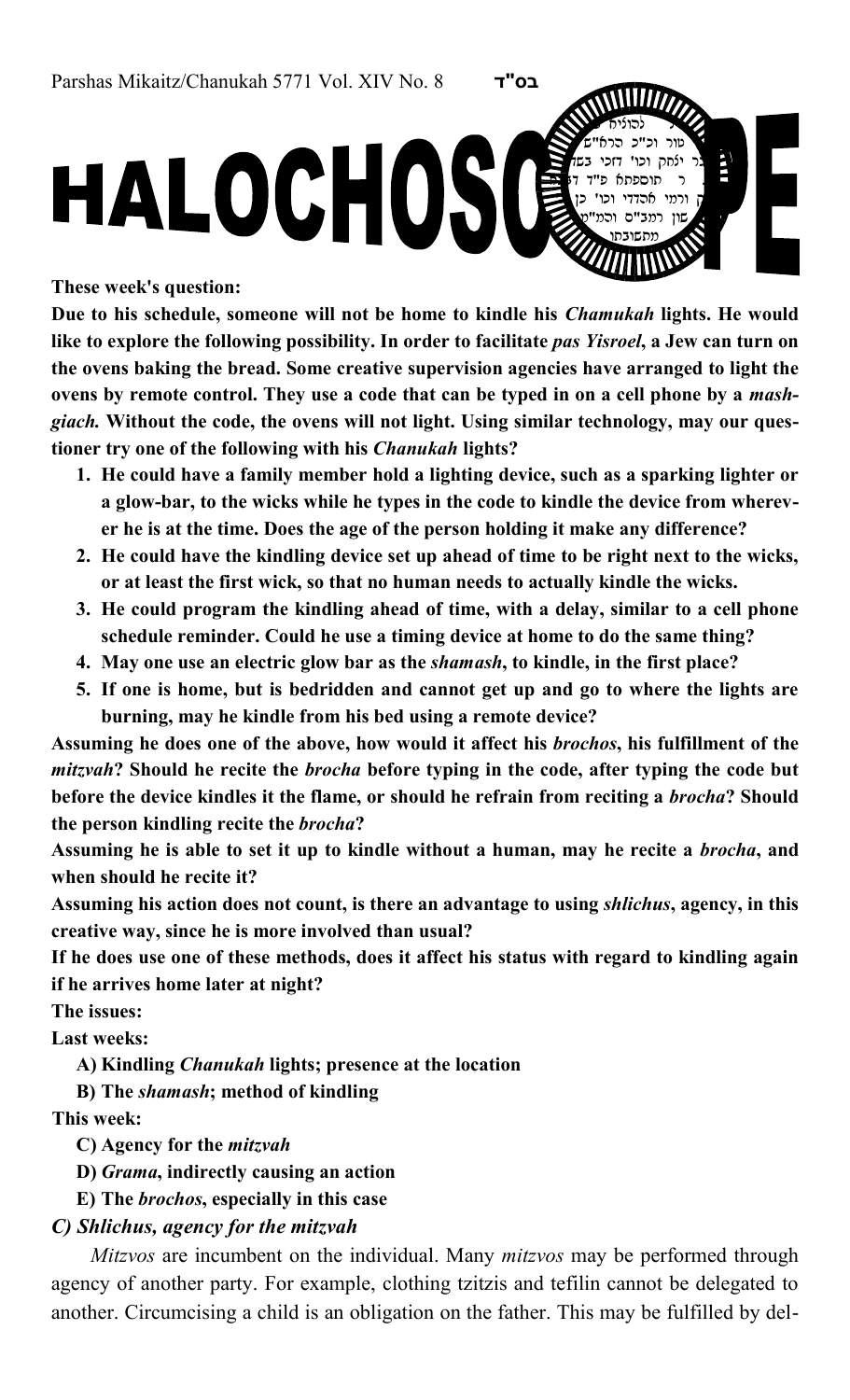egating a mohel. Generally, mitzvah bo yosair mibishelucho, it is better to fulfill the mitzvah personally than through a *shliach*, agent.

There are levels of *shlichus*, ranging from having a *shliach* do a part of the *mitzvah*, to the entire mitzvah, including or excluding the brocha, if applicable. In some cases, the presence of the obligant is a factor. If a *brocha* is recited, there are various levels of fulfilling the obligation through the recital of another person. These include whether the person obligated is present, has in mind to listen and fulfill his duty by hearing, or answers amein. Protracted mitzvos, such a bedikas chameitz, can be broken up. The obligant will do the first part and it will be continued by others, or they can share the performance of the *mitzvah*. Some *mitzvos* incumbent on a large group of people, such as *kid*dush or *megilah*, are performed by one representative. They are fulfilled through a combination of partnership and *shlichus*. To have standing, a *shliach* must be delegated officially. Often one may self-appoint on behalf of another, known as zicuy or zechia. Anything advantageous to his fellow has implicit consent. This, can be considered implicit delegation. Thus, one may perform the *mitzvah*, knowing that the obligant would want it. Araivus, literally, guarantor-ship, allows any Jew to discharge the obligation of another by uniting them as one body of Jewish people. If one part of the body has not fulfilled his obligation, other parts are also deficient. Any other part may perform it on his behalf.

To qualify as a shliach, the agent must be able to be obliged in the performance of this *mitzvah*. Children's obligation to perform *mitzvos* for *chinuch*, training purposes, is not the same as adult's. Chinuch is a Rabbinical requirement. Some consider it the parents' obligation, rather than the child's. Assuming the child is obliged, his obligation is not necessarily to fulfill a mitzvah, as much as to train for adulthood. Nonetheless, the Talmud debates whether a child could act as a *shliach tzibur* for reading the *megilah*, a Rabbinical obligation. The child's obligation is reduced doubly, being a doubly Rabbinical obligation. A minority follows the lenient view for *megilah* and for *ner Chanukah*. In emergencies, we rely on this view. In some situations, a gentile may be asked to kindle the *nairos*. Some say this only applies if they blew out, even on *Erev Shabbos*.

Ner Chanukah is incumbent on members of a household, and is fulfilled by the head of the household. This has some aspects of *shlichus*. All members may then perform the mitzvah themselves as a form of *mehadrin*. A wife does not do this. She may be considered as part of one person or 'body' with her husband. A guest or a lodger may contribute to the oil and fulfill it with the kindling of the host. The host becomes a primary obligant, a partner and shliach combined. If the host cannot kindle himself, he should delegate it to his wife, based on the concept of 'his wife is part of his body – and vice-versa'. One unable physically to kindle may stand by the shliach delegated to kindle.

In our case, the issue arises whether the concept of *mitzvah bo yosair mibishelucho* applies here. Assuming that one could not be considered truly fulfilling the *mitzvah* from a distance by activating the lighter, is there any advantage to using it anyhow? This way, the person on the scene who holds it to the lights is a *shliach*, but with some active participation of the obligant himself. Generally, if one is present with the shliach, he should preferably recite the brochos himself. Would activating the remote lighter help with reciting the brochos? Many poskim maintain that a shliach may only recite the brochos if he obligant is present. Does the 'presence' through the remote activator count?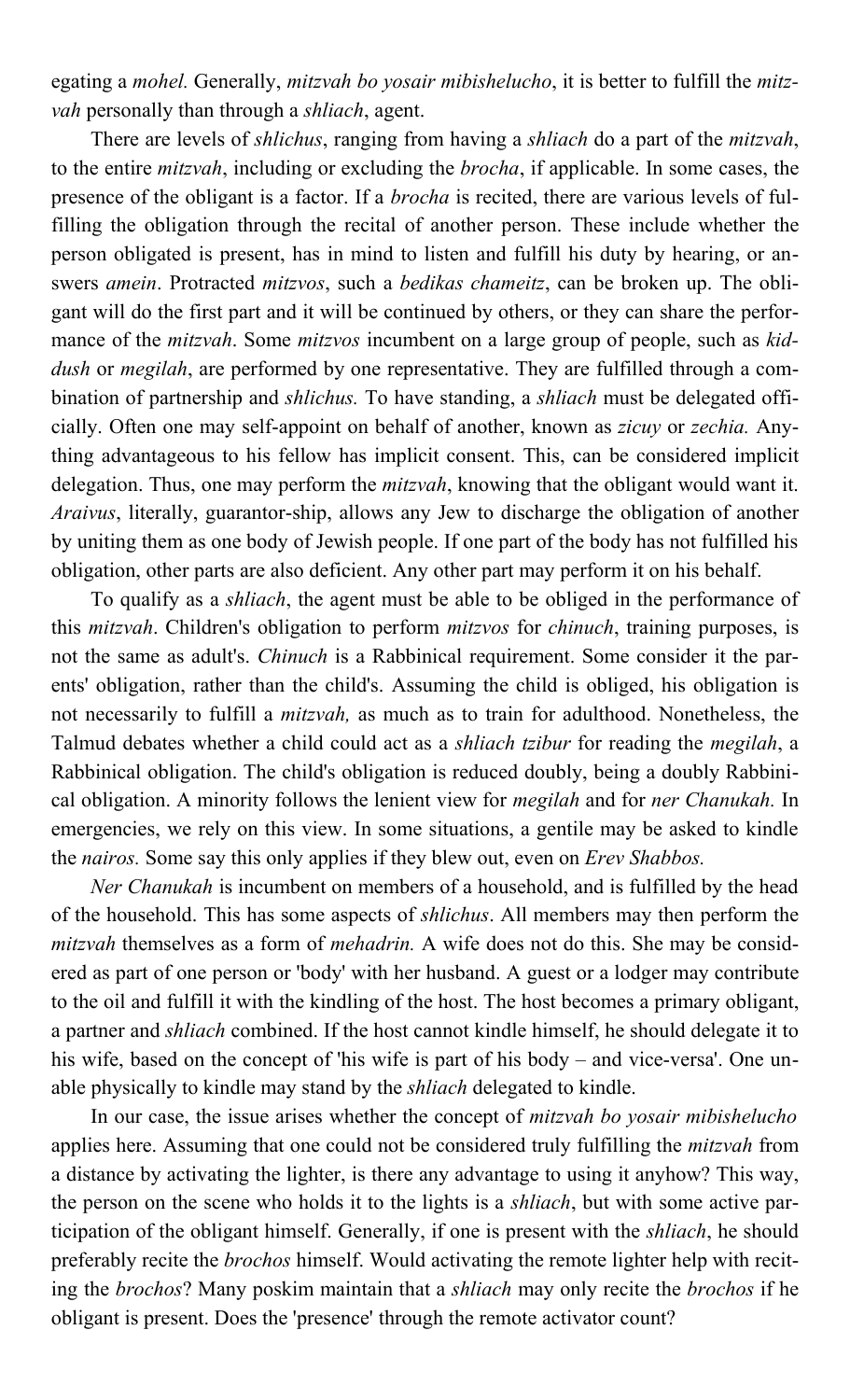In the case of *ner Chanukah*, *shlichus* becomes upgraded if the obligant is present. This is similar to *shomaia k'oneh*, *mitzvos* requiring an utterance may be fulfilled when the utterance of the one reciting is combined with the listening of the obligant. Here, the shliach might be considered an extension of the obligant, and his action is more attributable to the obligant. Thus, the obligant is 'performing himself' and he is also 'reciting the brocha himself' through the body of the shliach. This is more like an instance of araivus, where the performer and the obligant do it together. There is also the factor that the *mitzvah* is on the homeowner in his home. If he is not present, his connection to the home is reduced. Some say that the *brocha* that cannot be recited is *she'asa nisim*, which is said mainly on seeing the *nairos*. If he is not present, his *shliach* could not 'see' them on his behalf. Based on all these reasons, doing it by remote control would not be as good as being present. [See Shabbos 22b-23a, Poskim. Tur Sh Ar OC 263 673:2 675:3 676:3 677:1-3, commentaries. Igros Moshe OCI:190. Chovas Hador, Ner Chanukah 1:9 2:7 notes etc. Ner Ish Uvaiso 8. Mikraei Kodesh 11 12 14 15 23.]

## D) Grama, indirect activity

Grama is best known in association with the laws of Shabbos and of damages. It is also applied to causing an erasure of Hahsem's Name. For example, on Shabbos the issue arises when indirectly causing a *melacha*, such as placing jars of water near a fire. When they get hot and crack, the water will extinguish the fire. The laws of damages include damage by fire. One kindles the fire in one location, and with the aid of the wind and the natural movement of a fire, it reaches other locations. There is a question about the reason for the liability of one who kindled a fire. Some view it as his property damaging. He is responsible to stop his property from damaging others. Others view it as his arrow, an extension of his personal actions. A person might place a hazard where others could damage themselves, a damaging activity for which he is liable. The hazard might be placed where it could roll or fall to another location, then do the damage. One might throw a rock causing a chain reaction. The rock knocks down something that causes damage, or that knocks something else down. Even murder can be caused by doing one initial action that sets the stage for other actions, often with no input by the murderer. In most cases of damages the perpetrator is held liable. In some cases, the action is deemed too indirect to cause liability in court. The perpetrator is often held liable in heaven for his actions.

In these instances the issue is whether *grama* removes responsibility for the action. In other instances it is invoked to help an action count. The poskim discuss printing a sefer Torah. The writing process requires a physical act with intent lishma, for the sake of the *mitzvah* and sanctity. The old style presses had to be manually pressed on to the paper, or in this case, the parchment. Newer presses required less manual activity. The levers were operated mechanically by pressing a button. When electricity was used, the human element became more removed. However, the machine always needed someone to start it. The process was basically a mechanized version of the original action.

The consensus is not to use presses for *sifrei Torah*, or in a more common application to have a bill of divorce typewritten. Nonetheless, much of the discussion is invoked where writing is not part of the issue. When the controversy arose about using machines to bake *matzo* or to spin *tzitzis*, this debate was referenced. Many consider the element of lishma satisfied by verbalizing one's intent immediately before pushing the start button